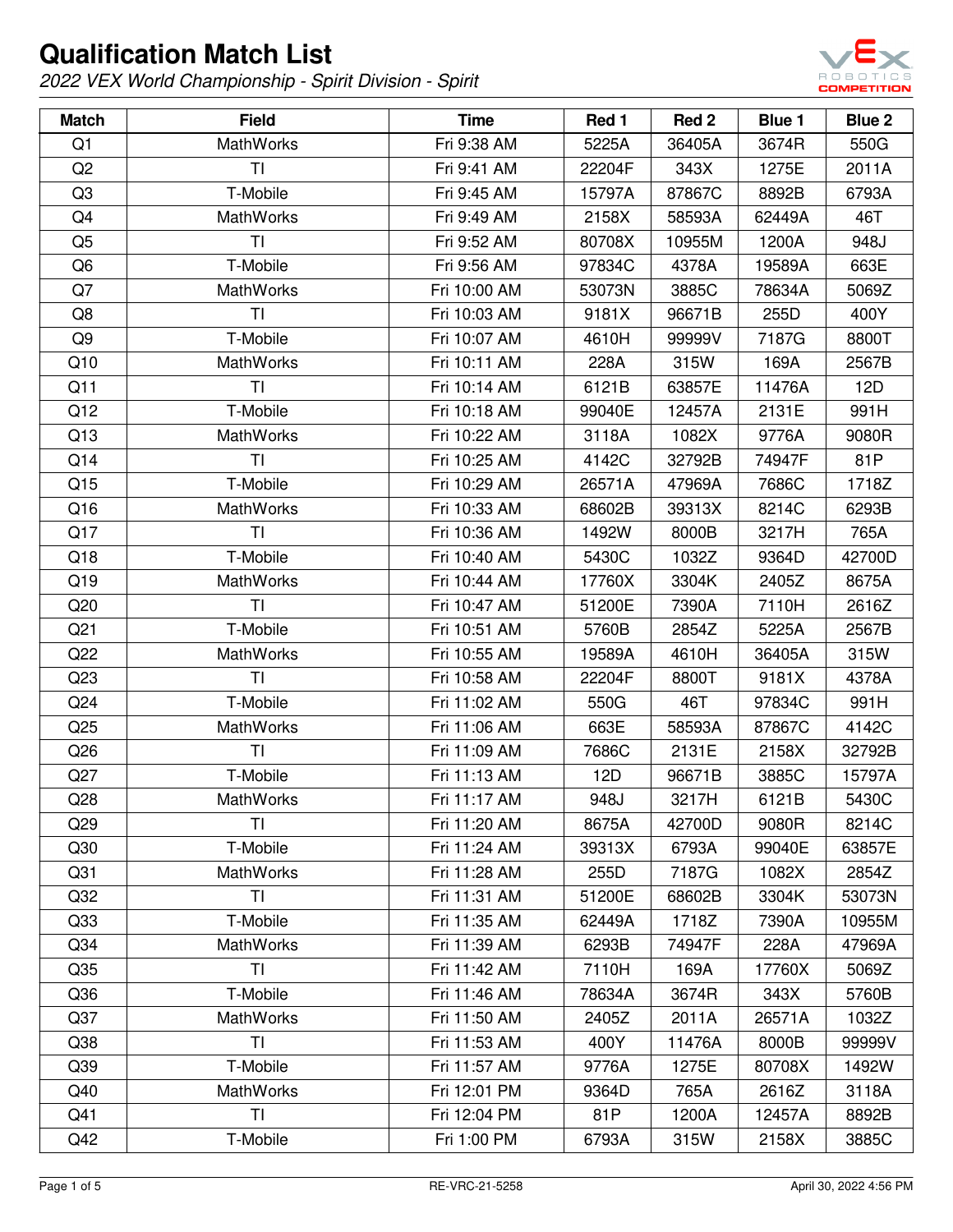

| <b>Match</b>    | <b>Field</b>     | <b>Time</b> | Red 1  | Red <sub>2</sub> | Blue 1 | Blue 2 |
|-----------------|------------------|-------------|--------|------------------|--------|--------|
| Q43             | <b>MathWorks</b> | Fri 1:03 PM | 9080R  | 5225A            | 68602B | 4378A  |
| Q44             | <b>TI</b>        | Fri 1:07 PM | 6121B  | 228A             | 22204F | 4610H  |
| Q45             | T-Mobile         | Fri 1:10 PM | 7110H  | 8800T            | 10955M | 12D    |
| Q46             | <b>MathWorks</b> | Fri 1:14 PM | 53073N | 74947F           | 169A   | 42700D |
| Q47             | TI               | Fri 1:17 PM | 8214C  | 5760B            | 1082X  | 99040E |
| Q48             | T-Mobile         | Fri 1:21 PM | 32792B | 2011A            | 400Y   | 7390A  |
| Q49             | <b>MathWorks</b> | Fri 1:24 PM | 87867C | 19589A           | 39313X | 1492W  |
| Q50             | <b>TI</b>        | Fri 1:28 PM | 1275E  | 3217H            | 51200E | 1718Z  |
| Q51             | T-Mobile         | Fri 1:31 PM | 5069Z  | 62449A           | 7187G  | 11476A |
| Q52             | MathWorks        | Fri 1:35 PM | 2567B  | 15797A           | 99999V | 255D   |
| Q53             | <b>TI</b>        | Fri 1:38 PM | 2616Z  | 2405Z            | 7686C  | 46T    |
| Q54             | T-Mobile         | Fri 1:42 PM | 17760X | 81P              | 5430C  | 97834C |
| Q55             | <b>MathWorks</b> | Fri 1:45 PM | 9364D  | 12457A           | 96671B | 36405A |
| Q56             | <b>TI</b>        | Fri 1:49 PM | 1032Z  | 948J             | 343X   | 6293B  |
| Q57             | T-Mobile         | Fri 1:53 PM | 991H   | 3118A            | 4142C  | 8675A  |
| Q58             | <b>MathWorks</b> | Fri 1:56 PM | 9181X  | 9776A            | 663E   | 2131E  |
| Q59             | T <sub>l</sub>   | Fri 2:00 PM | 63857E | 8892B            | 80708X | 2854Z  |
| Q60             | T-Mobile         | Fri 2:03 PM | 765A   | 550G             | 58593A | 1200A  |
| Q61             | <b>MathWorks</b> | Fri 2:07 PM | 3304K  | 8000B            | 26571A | 78634A |
| Q62             | <b>TI</b>        | Fri 2:10 PM | 3674R  | 47969A           | 2567B  | 11476A |
| Q63             | T-Mobile         | Fri 2:14 PM | 7686C  | 255D             | 12D    | 6793A  |
| Q64             | MathWorks        | Fri 2:17 PM | 9080R  | 99040E           | 2011A  | 1492W  |
| Q65             | <b>TI</b>        | Fri 2:21 PM | 3217H  | 36405A           | 7110H  | 68602B |
| Q66             | T-Mobile         | Fri 2:24 PM | 97834C | 8214C            | 9364D  | 10955M |
| Q67             | MathWorks        | Fri 2:28 PM | 991H   | 3885C            | 87867C | 62449A |
| Q <sub>68</sub> | <b>TI</b>        | Fri 2:31 PM | 46T    | 169A             | 32792B | 1082X  |
| Q69             | T-Mobile         | Fri 2:35 PM | 8892B  | 7187G            | 663E   | 5430C  |
| Q70             | MathWorks        | Fri 2:38 PM | 4378A  | 1718Z            | 74947F | 63857E |
| Q71             | TI.              | Fri 2:42 PM | 53073N | 2405Z            | 19589A | 5760B  |
| Q72             | T-Mobile         | Fri 2:46 PM | 2131E  | 400Y             | 765A   | 948J   |
| Q73             | <b>MathWorks</b> | Fri 2:49 PM | 26571A | 2616Z            | 315W   | 39313X |
| Q74             | <b>TI</b>        | Fri 2:53 PM | 96671B | 78634A           | 550G   | 22204F |
| Q75             | T-Mobile         | Fri 2:56 PM | 8800T  | 1032Z            | 3118A  | 51200E |
| Q76             | <b>MathWorks</b> | Fri 3:00 PM | 81P    | 5069Z            | 15797A | 47969A |
| Q77             | <b>TI</b>        | Fri 3:03 PM | 6121B  | 80708X           | 3674R  | 3304K  |
| Q78             | T-Mobile         | Fri 3:07 PM | 1200A  | 4610H            | 5225A  | 17760X |
| Q79             | MathWorks        | Fri 3:10 PM | 6293B  | 8000B            | 58593A | 9776A  |
| Q80             | <b>TI</b>        | Fri 3:14 PM | 343X   | 2854Z            | 2158X  | 8675A  |
| Q81             | T-Mobile         | Fri 3:17 PM | 42700D | 7390A            | 12457A | 9181X  |
| Q82             | <b>MathWorks</b> | Fri 3:21 PM | 4142C  | 99999V           | 228A   | 1275E  |
| Q83             | <b>TI</b>        | Fri 3:24 PM | 7187G  | 99040E           | 400Y   | 4378A  |
| Q84             | T-Mobile         | Fri 3:28 PM | 12D    | 22204F           | 39313X | 36405A |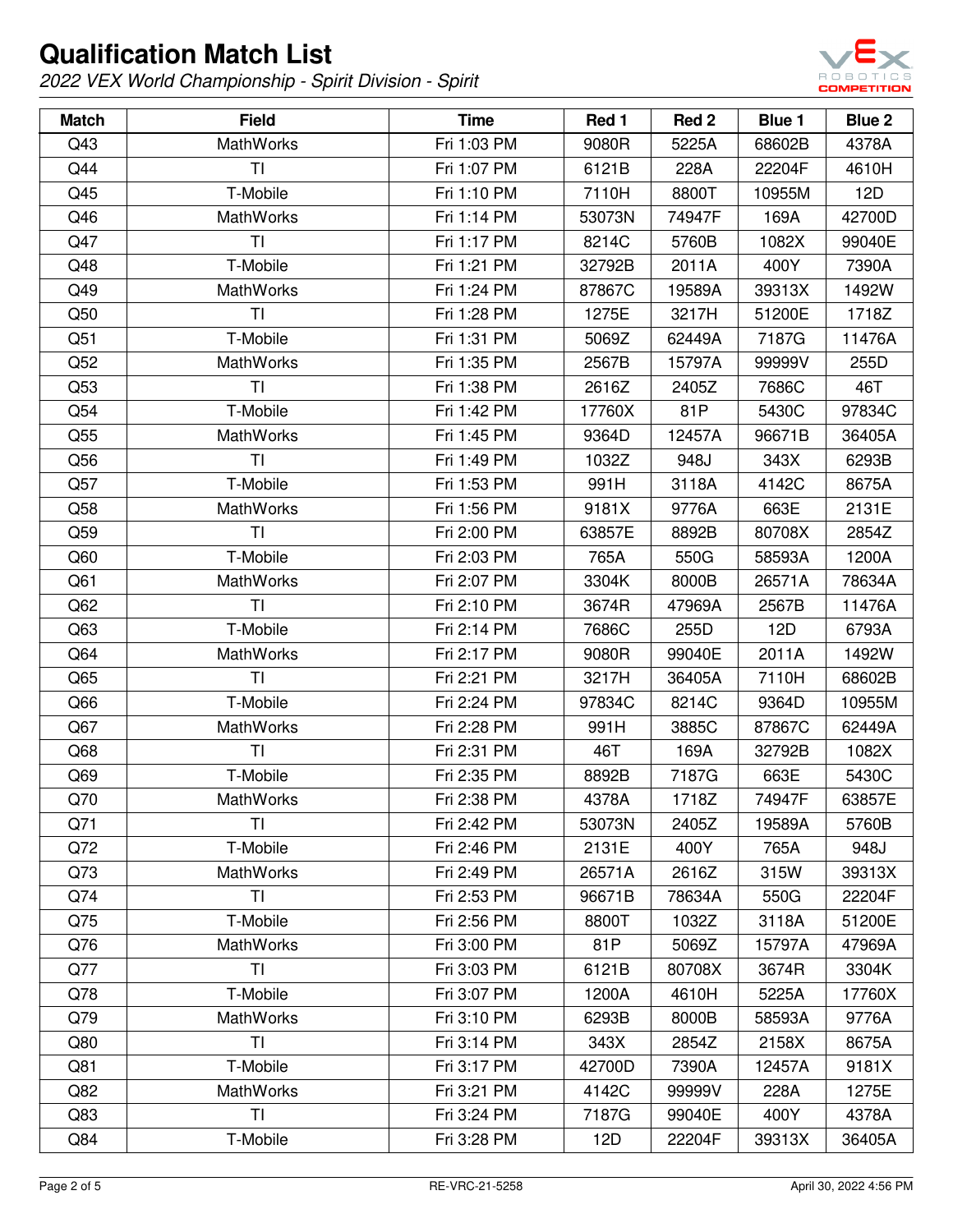

| <b>Match</b> | <b>Field</b>     | <b>Time</b> | Red 1  | Red 2  | Blue 1 | Blue 2 |
|--------------|------------------|-------------|--------|--------|--------|--------|
| Q85          | <b>MathWorks</b> | Fri 3:31 PM | 11476A | 7686C  | 96671B | 2011A  |
| Q86          | TI               | Fri 3:35 PM | 663E   | 2567B  | 68602B | 9364D  |
| Q87          | T-Mobile         | Fri 3:39 PM | 8214C  | 63857E | 315W   | 3304K  |
| Q88          | <b>MathWorks</b> | Fri 3:42 PM | 1492W  | 6793A  | 47969A | 2131E  |
| Q89          | T <sub>l</sub>   | Fri 3:46 PM | 17760X | 78634A | 8800T  | 46T    |
| Q90          | T-Mobile         | Fri 3:49 PM | 8675A  | 4610H  | 8000B  | 1032Z  |
| Q91          | <b>MathWorks</b> | Fri 3:53 PM | 2158X  | 9181X  | 5225A  | 8892B  |
| Q92          | <b>TI</b>        | Fri 3:56 PM | 1082X  | 12457A | 550G   | 15797A |
| Q93          | T-Mobile         | Fri 4:00 PM | 948J   | 5760B  | 7110H  | 3118A  |
| Q94          | <b>MathWorks</b> | Fri 4:03 PM | 765A   | 26571A | 3885C  | 51200E |
| Q95          | <b>TI</b>        | Fri 4:07 PM | 5069Z  | 2616Z  | 991H   | 58593A |
| Q96          | T-Mobile         | Fri 4:10 PM | 80708X | 87867C | 228A   | 1718Z  |
| Q97          | <b>MathWorks</b> | Fri 4:14 PM | 74947F | 97834C | 3674R  | 255D   |
| Q98          | TI               | Fri 4:17 PM | 7390A  | 4142C  | 53073N | 343X   |
| Q99          | T-Mobile         | Fri 4:21 PM | 10955M | 6293B  | 81P    | 2405Z  |
| Q100         | <b>MathWorks</b> | Fri 4:24 PM | 9080R  | 62449A | 6121B  | 169A   |
| Q101         | <b>TI</b>        | Fri 4:28 PM | 1275E  | 5430C  | 2854Z  | 32792B |
| Q102         | T-Mobile         | Fri 4:32 PM | 19589A | 1200A  | 99999V | 42700D |
| Q103         | <b>MathWorks</b> | Fri 4:35 PM | 3217H  | 9776A  | 7686C  | 17760X |
| Q104         | T <sub>l</sub>   | Fri 4:39 PM | 8675A  | 47969A | 96671B | 68602B |
| Q105         | T-Mobile         | Fri 4:42 PM | 58593A | 2567B  | 1492W  | 51200E |
| Q106         | <b>MathWorks</b> | Fri 4:46 PM | 3118A  | 2011A  | 7187G  | 8000B  |
| Q107         | <b>TI</b>        | Fri 4:49 PM | 8892B  | 550G   | 12D    | 99040E |
| Q108         | T-Mobile         | Fri 4:53 PM | 11476A | 4142C  | 26571A | 5760B  |
| Q109         | <b>MathWorks</b> | Fri 4:56 PM | 228A   | 36405A | 255D   | 948J   |
| Q110         | T <sub>l</sub>   | Fri 5:00 PM | 6121B  | 4378A  | 8214C  | 1032Z  |
| Q111         | T-Mobile         | Fri 5:03 PM | 5430C  | 1718Z  | 4610H  | 2158X  |
| Q112         | <b>MathWorks</b> | Fri 5:07 PM | 9364D  | 2131E  | 6293B  | 19589A |
| Q113         | ΤI               | Fri 5:10 PM | 400Y   | 991H   | 2405Z  | 3674R  |
| Q114         | T-Mobile         | Fri 5:14 PM | 42700D | 32792B | 80708X | 315W   |
| Q115         | <b>MathWorks</b> | Fri 5:17 PM | 3304K  | 99999V | 62449A | 765A   |
| Q116         | <b>TI</b>        | Fri 5:21 PM | 39313X | 74947F | 12457A | 5069Z  |
| Q117         | T-Mobile         | Fri 5:25 PM | 15797A | 7390A  | 63857E | 1200A  |
| Q118         | MathWorks        | Fri 5:28 PM | 343X   | 169A   | 6793A  | 8800T  |
| Q119         | <b>TI</b>        | Fri 5:32 PM | 7110H  | 2854Z  | 78634A | 9776A  |
| Q120         | T-Mobile         | Fri 5:35 PM | 10955M | 663E   | 3217H  | 2616Z  |
| Q121         | <b>MathWorks</b> | Fri 5:39 PM | 3885C  | 9080R  | 9181X  | 81P    |
| Q122         | <b>TI</b>        | Fri 5:42 PM | 1082X  | 97834C | 53073N | 22204F |
| Q123         | T-Mobile         | Fri 5:46 PM | 46T    | 5225A  | 87867C | 1275E  |
| Q124         | <b>MathWorks</b> | Fri 5:49 PM | 58593A | 36405A | 8675A  | 400Y   |
| Q125         | ΤI               | Fri 5:53 PM | 62449A | 7686C  | 4378A  | 8892B  |
| Q126         | T-Mobile         | Fri 5:56 PM | 7187G  | 1718Z  | 17760X | 1032Z  |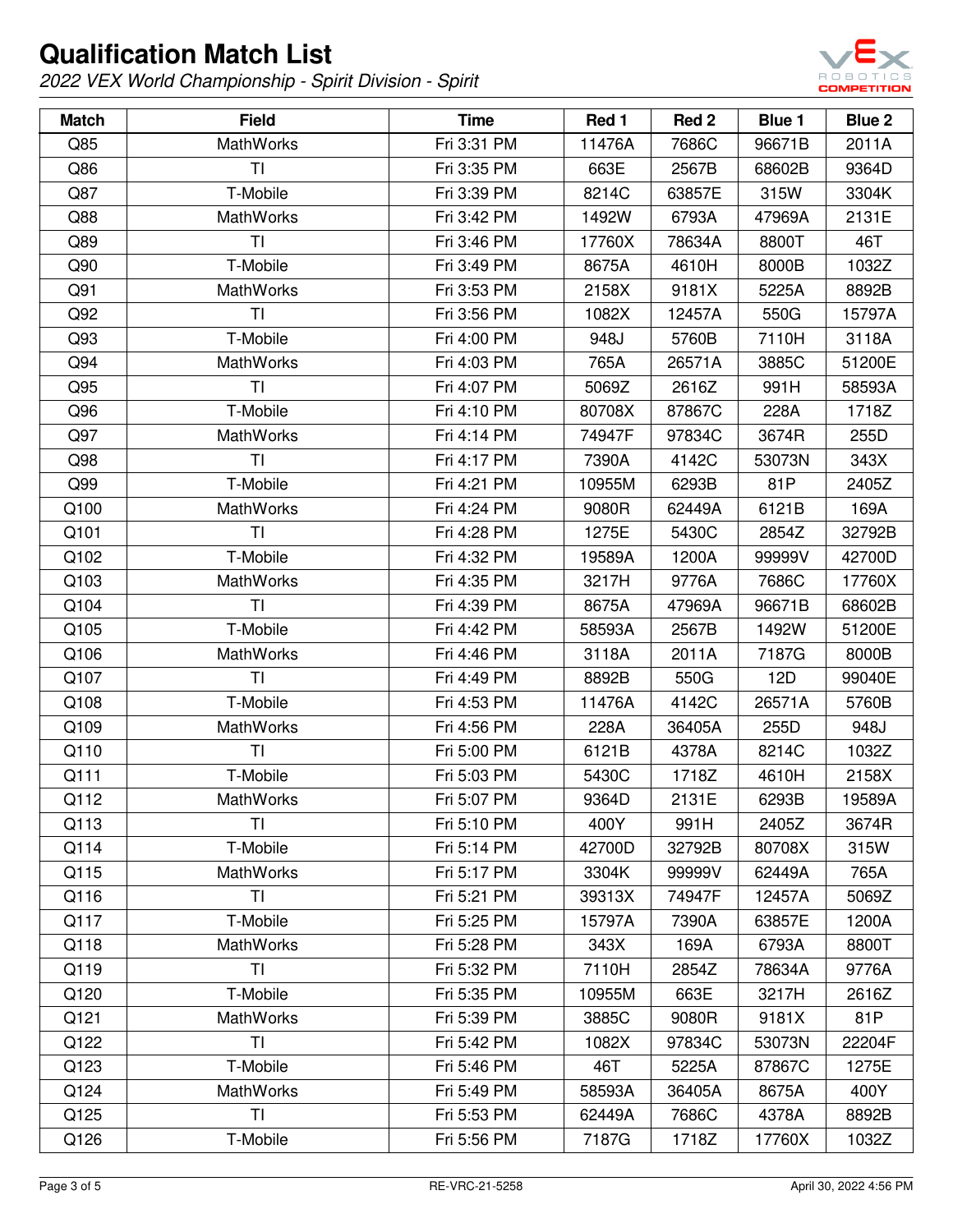

| <b>Match</b> | <b>Field</b>     | <b>Time</b> | Red 1  | Red 2  | Blue 1 | <b>Blue 2</b> |
|--------------|------------------|-------------|--------|--------|--------|---------------|
| Q127         | <b>MathWorks</b> | Fri 6:00 PM | 1492W  | 68602B | 1200A  | 5430C         |
| Q128         | TI               | Fri 6:03 PM | 42700D | 255D   | 2011A  | 5760B         |
| Q129         | T-Mobile         | Fri 6:07 PM | 9776A  | 2158X  | 2567B  | 5069Z         |
| Q130         | <b>MathWorks</b> | Fri 6:10 PM | 315W   | 663E   | 47969A | 948J          |
| Q131         | TI               | Fri 6:14 PM | 6793A  | 7110H  | 4610H  | 991H          |
| Q132         | T-Mobile         | Fri 6:18 PM | 3674R  | 39313X | 99999V | 3885C         |
| Q133         | <b>MathWorks</b> | Fri 6:21 PM | 51200E | 15797A | 228A   | 46T           |
| Q134         | TI               | Fri 6:25 PM | 96671B | 26571A | 97834C | 1275E         |
| Q135         | T-Mobile         | Fri 6:28 PM | 9181X  | 32792B | 10955M | 78634A        |
| Q136         | <b>MathWorks</b> | Fri 6:32 PM | 81P    | 343X   | 765A   | 99040E        |
| Q137         | TI               | Fri 6:35 PM | 19589A | 1082X  | 4142C  | 80708X        |
| Q138         | T-Mobile         | Fri 6:39 PM | 8214C  | 12457A | 3217H  | 169A          |
| Q139         | <b>MathWorks</b> | Fri 6:42 PM | 8000B  | 63857E | 5225A  | 53073N        |
| Q140         | TI               | Fri 6:46 PM | 3304K  | 2854Z  | 22204F | 9364D         |
| Q141         | T-Mobile         | Fri 6:49 PM | 12D    | 6293B  | 87867C | 3118A         |
| Q142         | <b>MathWorks</b> | Fri 6:53 PM | 11476A | 2616Z  | 74947F | 8800T         |
| Q143         | TI               | Fri 6:56 PM | 550G   | 2131E  | 7390A  | 6121B         |
| Q144         | T-Mobile         | Sat 8:15 AM | 5069Z  | 2405Z  | 9080R  | 6793A         |
| Q145         | <b>MathWorks</b> | Sat 8:18 AM | 5430C  | 51200E | 78634A | 39313X        |
| Q146         | TI               | Sat 8:22 AM | 99040E | 10955M | 1032Z  | 96671B        |
| Q147         | T-Mobile         | Sat 8:25 AM | 315W   | 1275E  | 9181X  | 7686C         |
| Q148         | <b>MathWorks</b> | Sat 8:29 AM | 2158X  | 991H   | 7187G  | 80708X        |
| Q149         | <b>TI</b>        | Sat 8:33 AM | 8675A  | 5225A  | 7110H  | 97834C        |
| Q150         | T-Mobile         | Sat 8:36 AM | 2011A  | 2567B  | 8214C  | 765A          |
| Q151         | <b>MathWorks</b> | Sat 8:40 AM | 5760B  | 663E   | 36405A | 63857E        |
| Q152         | TI               | Sat 8:43 AM | 3118A  | 228A   | 3304K  | 81P           |
| Q153         | T-Mobile         | Sat 8:47 AM | 8800T  | 3885C  | 2131E  | 255D          |
| Q154         | <b>MathWorks</b> | Sat 8:51 AM | 7390A  | 3217H  | 2854Z  | 6293B         |
| Q155         | ΤI               | Sat 8:54 AM | 87867C | 1200A  | 169A   | 400Y          |
| Q156         | T-Mobile         | Sat 8:58 AM | 53073N | 47969A | 8892B  | 9364D         |
| Q157         | <b>MathWorks</b> | Sat 9:02 AM | 1082X  | 948J   | 8000B  | 2405Z         |
| Q158         | <b>TI</b>        | Sat 9:05 AM | 46T    | 9080R  | 12457A | 4142C         |
| Q159         | T-Mobile         | Sat 9:09 AM | 4378A  | 17760X | 11476A | 58593A        |
| Q160         | <b>MathWorks</b> | Sat 9:12 AM | 74947F | 550G   | 19589A | 26571A        |
| Q161         | <b>TI</b>        | Sat 9:16 AM | 99999V | 343X   | 6121B  | 32792B        |
| Q162         | T-Mobile         | Sat 9:20 AM | 68602B | 15797A | 62449A | 9776A         |
| Q163         | <b>MathWorks</b> | Sat 9:23 AM | 12D    | 1492W  | 4610H  | 2616Z         |
| Q164         | <b>TI</b>        | Sat 9:27 AM | 3674R  | 22204F | 42700D | 1718Z         |
| Q165         | T-Mobile         | Sat 9:30 AM | 765A   | 97834C | 7686C  | 36405A        |
| Q166         | <b>MathWorks</b> | Sat 9:34 AM | 47969A | 99040E | 5430C  | 9181X         |
| Q167         | TI               | Sat 9:38 AM | 78634A | 87867C | 1082X  | 2131E         |
| Q168         | T-Mobile         | Sat 9:41 AM | 2405Z  | 1200A  | 3217H  | 8800T         |